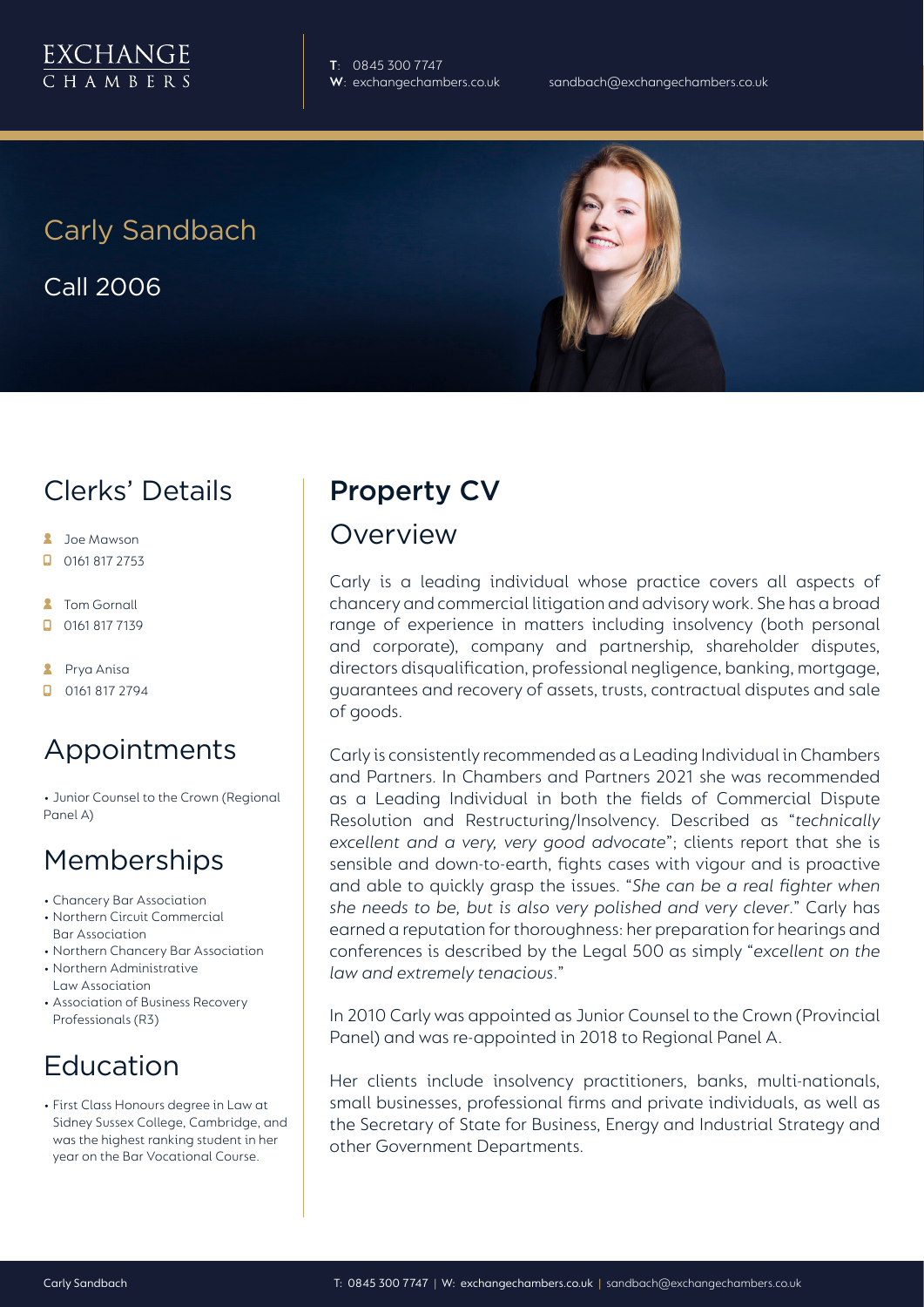

#### Recommendations

"Very commercial and focuses on getting the right outcome for the client."

"She deals with complex areas with a minimum of fuss, is really commercial and focuses exclusively on the outcome for her clients."

"She's a tenacious advocate who is very good in court; she makes bold submissions but ones with foundation."

**Chambers and Partners 2022**

"She is technically excellent and a very, very good advocate." "She can be a real fighter when she needs to be, but is also very polished and very clever." "Always very well prepared and will really fight her client's corner."

"She is a very strong advocate." **Chambers and Partners 2021**

"She is extremely tenacious and punches well above her weight; her advocacy skills are excellent."

"A very sharp and strong advocate."

"She is extremely tenacious and an excellent advocate." **Chambers and Partners 2020**

"Technically strong and an excellent advocate who applies commercial common sense where it is required."

"She is extremely tenacious, she punches well above her call and her advocacy skills are excellent."

**Chambers and Partners 2019** 

"She manages to get results when they're not expected and is a fighter."

"She is really good at rolling her sleeves up and getting stuck into a case."

"She is a really strong advocate." **Chambers and Partners 2018**

"She is a superb advocate who is very sharp and always adds value."

"A tenacious advocate who is extremely well versed in this area."

"She's a real fighter, very thorough in her preparation, very hard-working and has good